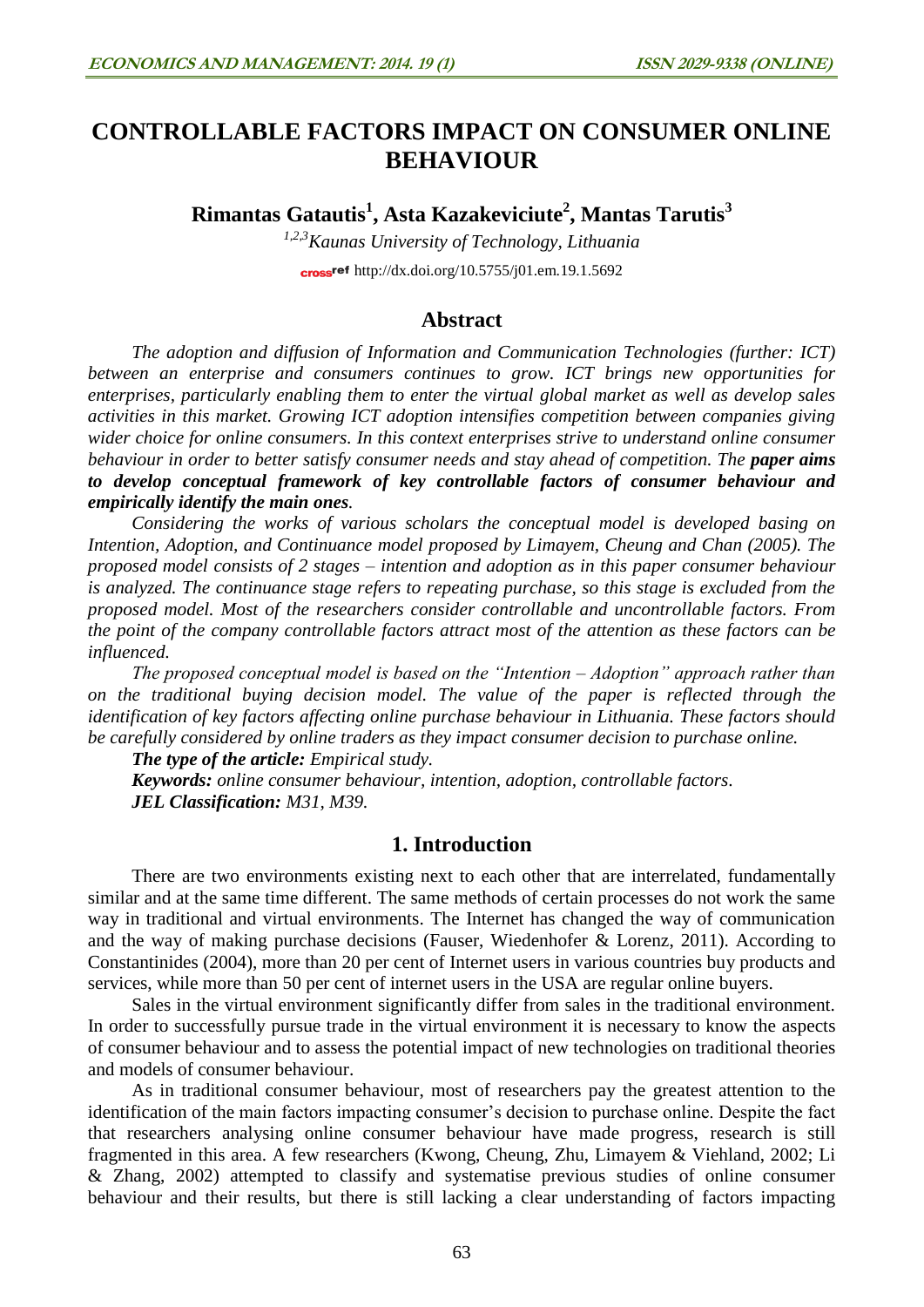online consumer behaviour. (Limayem, Cheung & Chan, 2003) Constantinides (2004) states that most of researchers have tried to model online consumer buying processes (Miles, *et al.*, 2000; Liu & Arnett, 2000; Cockburn & McKenzie, 2001; Liao & Cheung, 2001; McKnight, *et al.*, 2002; Joines, *et al.*, 2003; O'Cass & Fenech, 2003) and also some researchers state that there are no fundamental differences; meanwhile others disagree and claim that in online consumer behaviour more factors should be considered (Lee, 2002; Liebermann & Stashevsky, 2002; McKnight, *et al.*, 2002; Suh & Han, 2002; Liang & Lai, 2002; Hasslinger, Hodzic & Obazo, 2007).

Thus, it is very important to assess operation of theories (defined in the traditional environment) in virtual environment. According to scientific literature, researchers still do not share a unanimous understanding of factors impacting online consumer behaviour and are trying to identify them and create a model that would clearly explain online consumer behaviour.

#### *Factors impacting the buying process in traditional and virtual environments*

The analysis of the buying process helps to identify factors impacting consumer's decision to purchase a product or service and consumer's engagement to the buying process. According to Constantinides (2004), Kotler & Keller (2007), Wang (2012), in both environments: traditional and virtual, the buying process consists of 5 stages: problem identification, information search, alternatives evaluation, purchasing decision and post-purchase behaviour. This model of the buying process is the most common and simple because there is not a lot of attention paid for each element of every stage of the model. Another model, the buying process model of Howard – Sheth, is more complicated because of a more detailed decomposition of elements, including such factors as consumer satisfaction and satisfaction of physiological needs. Howard-Sheth model is a great example that the buying process consists of controllable and uncontrollable factors.

It is necessary to assess that each buying process is different because different factors of environment and personality affect it. Consumer's behaviour is influenced by internal and external factors (Mowen, 1987; Berkowitz, Kerin & Rudelius, 1992; Kanuk & Schiffman, 1997; Urbanskienė, Clottey & Jakštys, 2000; Kotler & Armstrong, 2003; Gaižutis, 2004). Moreover, consumers are influenced by the environment, where they live, surrounding people, lifestyle and other factors. Environmental factors impacting consumer behaviour could be psychological, cultural, social, situational, personal and marketing.

All of previously mentioned factors encompass the surrounding environment and influences consumer's decisions. According to Banyte and Palaima (2006), the knowledge of consumer behaviour and identification and research of factors impacting consumer behaviour have become one of the major obstacles for enterprises that are trying to gain a competitive advantage in local and global markets.

As in traditional consumer behaviour, many researchers pay the greatest attention to the identification of key factors impacting consumers' decision to purchase in virtual environment. Also they seek to model the processes of Internet user's decision to buy and act (purchase).

In the traditional buying process controllable factors, such as the atmosphere of the shopping place, delivery and assortment of products, professional staff, quality of product or service, price etc. are important. Similar factors exist in virtual environment. Previous studies of online consumer behaviour have established two categories of attributes – intrinsic and extrinsic – that both are important in customers' decision making process: extrinsic attributes include such features as: a wide selection of products; competitive pricing; easy access to information; and low search costs; intrinsic attributes are related to such features as design and color (Koo & Lee, 2008). According to Wang (2012), the major differences lay in the search and evaluation processes because websites might contain some mistakes and consumers have to take risk in the payment process or risk related to product and information security. It is known that an average internet user could spend less than a second at a web site and the average time spent at a website could be less than a minute. (Constantinides & Geurts, 2005). Therefore, the first impression of a website (e-shop) becomes very important factor which could be created by controllable elements of website. Mazaheri, Richard &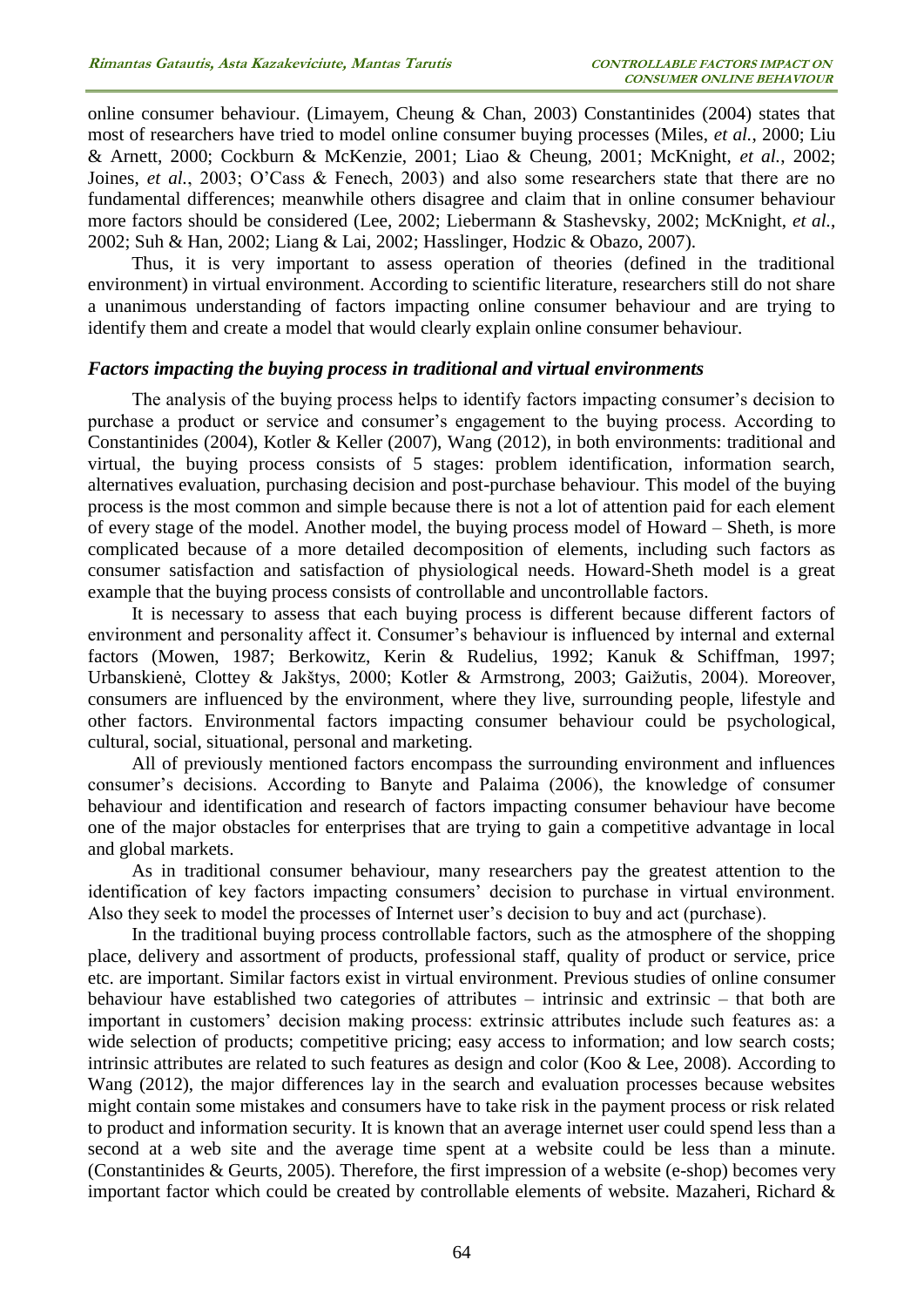Laroche (2011), Wang (2012) emphasizes the fact that website feature is one of the important things that can influence consumers to buy online. Limayem, Cheung and Chan (2003) systemized studies of other researchers and identified controllable factors impacting online consumer behaviour (see Table 1). Table was complemented with a few insights of other authors (Zhou, Dai & Zhang, 2007; Hasslinger, Hodzic & Obazo, 2007; Wang, 2012).

| <b>Author</b>                                                                               | <b>Identified factors</b>                           |
|---------------------------------------------------------------------------------------------|-----------------------------------------------------|
| Athiyaman, 2002                                                                             | Social norms; perceived control of behaviour        |
| Triandis, 1979                                                                              | Perceived consequences; Habits                      |
| Davis, 1989                                                                                 | Perceived simplicity of use; perceived benefits     |
| Grazioli & Jarvenpaa, 2000; Zhou, Dai & Zhang, 2007                                         | Perceived risk                                      |
| George, 2002; Goldsmith & Goldsmith, 2002;<br>Hoffman et al., 1999; Zhou, Dai & Zhang, 2007 | Experience                                          |
| Limayem et al., 2000                                                                        | Innovation                                          |
| Limayem, Cheung & Chan, 2003; Zhou, Dai & Zhang,<br>2007                                    | Age; Education; Gender; Income                      |
| Teo, 2001                                                                                   | Satisfaction                                        |
| Citrin et al., 2000; Goldsmith, 2002                                                        | Usage of internet                                   |
| Cheung & Lee, 2001; Hasslinger, Hodzic & Obazo,<br>2007                                     | Trust                                               |
| Zhou, Dai & Zhang, 2007; Hasslinger, Hodzic &<br>Obazo, 2007; Wang, 2012                    | Convenience; Information; Cost & time<br>efficiency |

| <b>Table 1.</b> Factors that impact online consumer behaviour |
|---------------------------------------------------------------|
|---------------------------------------------------------------|

*Source:* adapted by the authors with reference to Limayem, Cheung & Chan (2003), Zhou, Dai &Zhang (2007), Hasslinger, Hodzic & Obazo (2007), Wang (2012).

Limayem, Cheung and Chan (2003) have conducted an important study of online consumer behaviour – Meta analysis. This study is based on Theory of Reasoned Action (TRA) and its family theories that identify main factors impacting online consumer behaviour. According to TRA, behaviour depends on the intention to perform the action; therefore the intention is impacted by the individual approach and subjective norms (social influence).

Researchers (Athiyaman, 2002; Chen, Gillenson & Sherrell, 2002; Limayem, Cheung & Chan, 2003) identified the variables that are impacted by factors presented in Table 1:

- Approach to online buying the approach is an assessment of individual's potential behaviour;
- Intention to buy online the probability that consumer will buy online;
- Buying online purchasing products or services in virtual environment.

After thorough analysis of factors impacting consumer behaviour in traditional and virtual environments it is important to analyze models of consumer behaviour.

## *Theoretical background for development of the conceptual model of controllable factors impacting on online consumer behaviour*

Cheung, Chan and Limayem (2005) summarized the results of 335 studies and improved their model for further study of online consumer behaviour that was proposed in 2003. The main advantages of this model are:

- Lots of factors (more than by other authors) impacting online consumer behaviour were identified;
- The model is based on comprehensive analysis of various research;
- The model covers the factors that were identified in other scientific studies.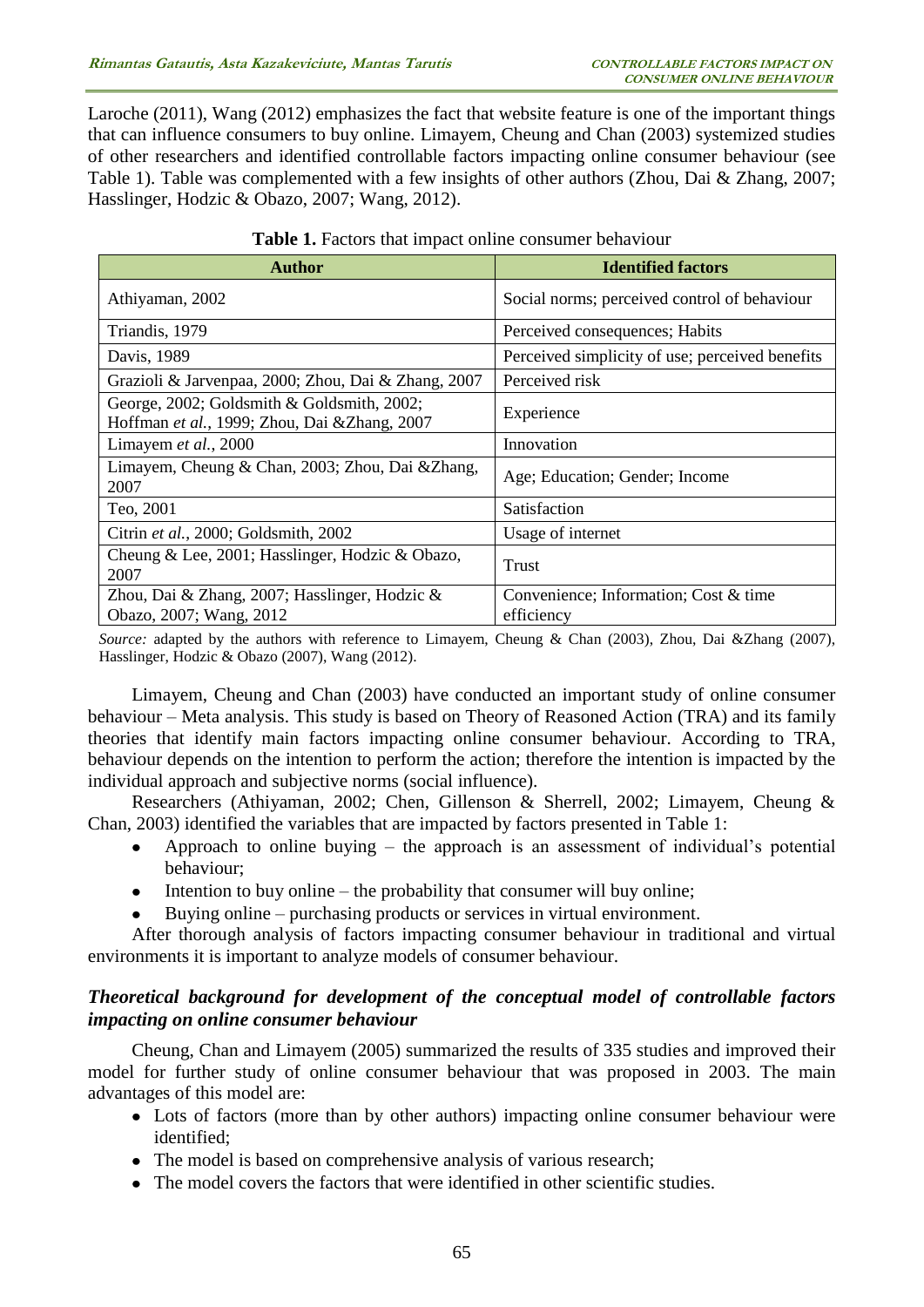The suggested model combines buying stages and factors affecting these stages. Identified groups of factors (uncontrollable factors: consumer characteristics and environmental influences; controllable factors: product/service characteristics, medium characteristics, process characteristics) impacts whole buying process, for example, consumer's experience could motivate the intention to buy, purchase (adoption) and re-purchase decision (continuance).

According to Cheung, Chan and Limayem (2005) online consumer behaviour model, intentions are strongly impacted by trust perceived risk factors. In terms of product/service characteristics, the key criteria are the product type, price and reputation of brand. In the stage of adoption, the main factors are the consumer characteristics and medium characteristics. The continuance stage is the least researched area and mostly impacted by trust, satisfactions, medium and process characteristics factors.

The level of investigation and scientific basis are the main reasons why further analysis of online consumer behaviour is based on Cheung, Chan and Limayem (2005) model. The conceptual model proposed in this paper is based on the following assumptions. The majority of research that analyzed factors influencing online consumer behaviour identify two types of factors: controllable and uncontrollable. From the point of the company, it is natural to focus attention on controllable factors because controllable factors attract most of the attention as these factors can be influenced and used to impact consumer behaviour and seek for the consumer to take a desirable decision. Therefore, these aspects will be taken into consideration in the modeling of the conceptual model.

In the model of Cheung, Chan and Limayem (2005) 5 groups of factors influences 3 stages of consumer behaviour – intention, adoption and continuance (decision to repeat purchase). The continuance stage refers to repeating purchase, so this stage is excluded from the proposed model. According to the above mentioned assumptions, the model of Cheung, Chan and Limayem (2005) is adapted and presented in Figure 1.



**Figure 1**. Conceptual model of online consumer behaviour *Source:* adapted by the authors with reference to Cheung, Chan and Limayem (2005)

The conceptual model consists of the medium characteristics factors (such as website design, ease of use, etc.), product/services characteristics (product knowledge, price, etc.) and process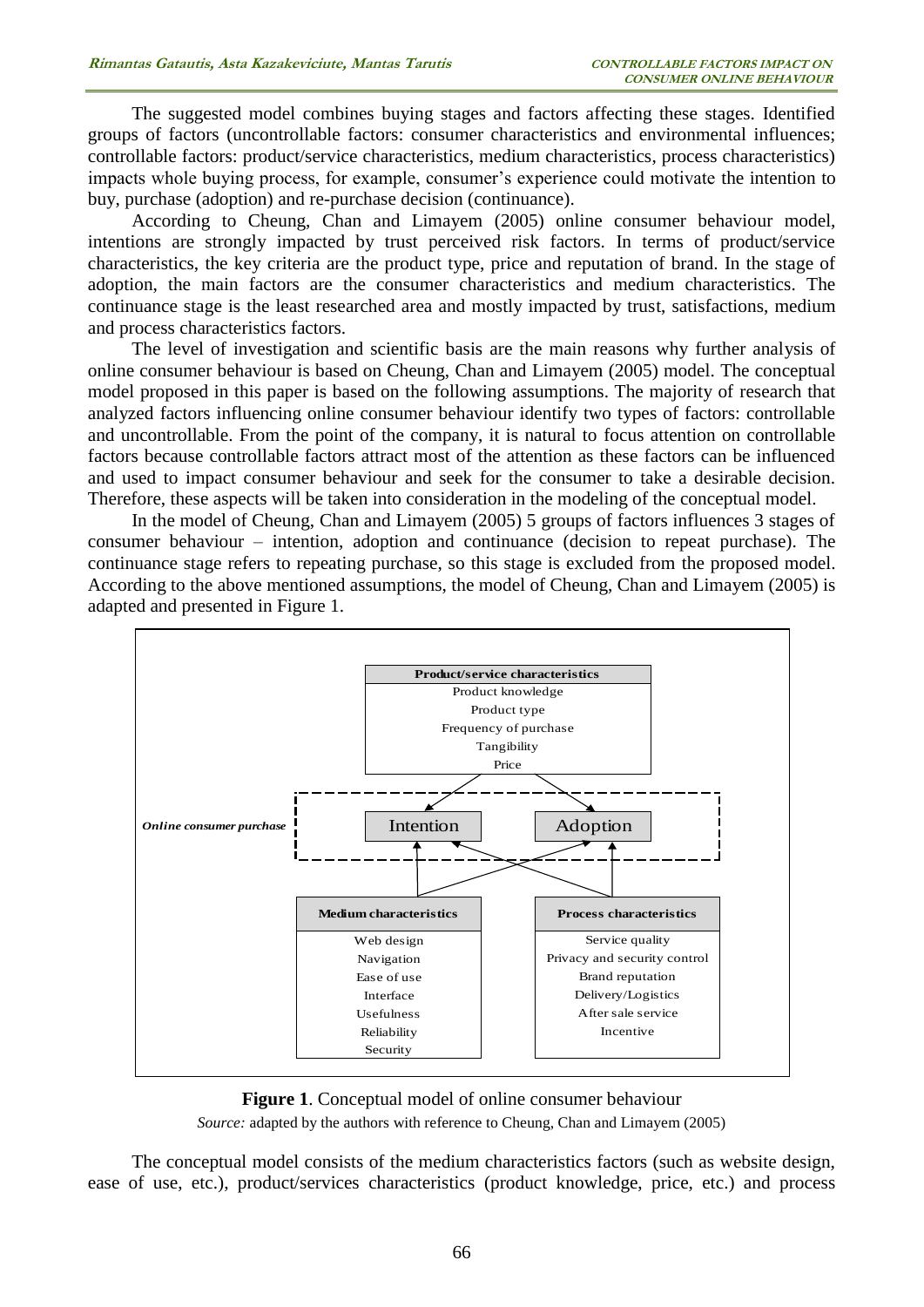characteristic factors (service quality, after sale service, etc.) All three groups of controllable factors impacts two stages of online consumer behaviour – intention and adoption.

The theoretical model is based on various research previous work scientific and comparative analyses. Analysis consider Peppard (1998), Parson (2002), Lee, Park and Ahn (2003), Constantinides and Geurts (2005), Limayem, Cheung and Chan (2003, 2005), Dennis, Merrilees, Jayawardhena and Wright (2009) research in online consumer behaviour area. To summarize, the identified controllable factors were analyzed by research with different methods, therefore, basing on earlier research the conceptual model of controllable factors affecting online consumer behaviour is developed. It is important to empirically test the conceptual model of online consumer behaviour that have been adapted by authors of this paper and to identify the main factors impacting online consumer behaviour.

## **2. Method**

Based on the model provided in the introduction part, an empirical research was performed in order to test the conceptual model and identify key controllable factors impacting online consumer behaviour. The conceptual model was empirically validated in Lithuania. A methodology of research is based on Wright (2006) five stages technique. This exploratory research is an empirical test of analysis of the academic and managerial articles dealing with analysis of factors impacting online consumer behaviour. The main aim of the research was to empirically test the conceptual model of key factors identifying online consumer behaviour that impact the decision to purchase in virtual environment. For that purpose the quantitative online survey was performed in April of 2011. The survey was based on the questionnaire consisting of 38 questions. The respondents were asked to express their opinion whether they agree or disagree with provided statements.

A total of 108 respondents answered the survey. The sample for the study was drawn from a population that consists of internet users and is familiar with the online environment. Table 2 describes the socio-demographic profile of the respondents.

|                           | <b>Category</b>       | Percentage $(\% )$ |  |
|---------------------------|-----------------------|--------------------|--|
| Age                       | $18-25$ years         | 63,9               |  |
|                           | $26-35$ years         | 24,1               |  |
|                           | $36-45$ years         | 11,1               |  |
|                           | Greater than 46 years | 0,9                |  |
| Average incomes per month | Less than 800 LTL     | 27,78              |  |
|                           | 801-1200 LTL          | 14,81              |  |
|                           | 1201-1800 LTL         | 25                 |  |
|                           | 1801-3000 LTL         | 15,74              |  |
|                           | More than 3001 LTL    | 16,67              |  |
| Number of online purchase | None                  | 17,6               |  |
|                           | 1 purchase            | 13                 |  |
|                           | 2-5 purchases         | 38                 |  |
|                           | More than 6 purchases | 31,5               |  |

| Table 2. Socio-demographic profile of the respondents |  |
|-------------------------------------------------------|--|
|-------------------------------------------------------|--|

To find out whether the questionnaire is reliable or not we measured the internal reliability, which is the most popular methods of estimating reliability. Cronbach's alpha test was used (see Table 3).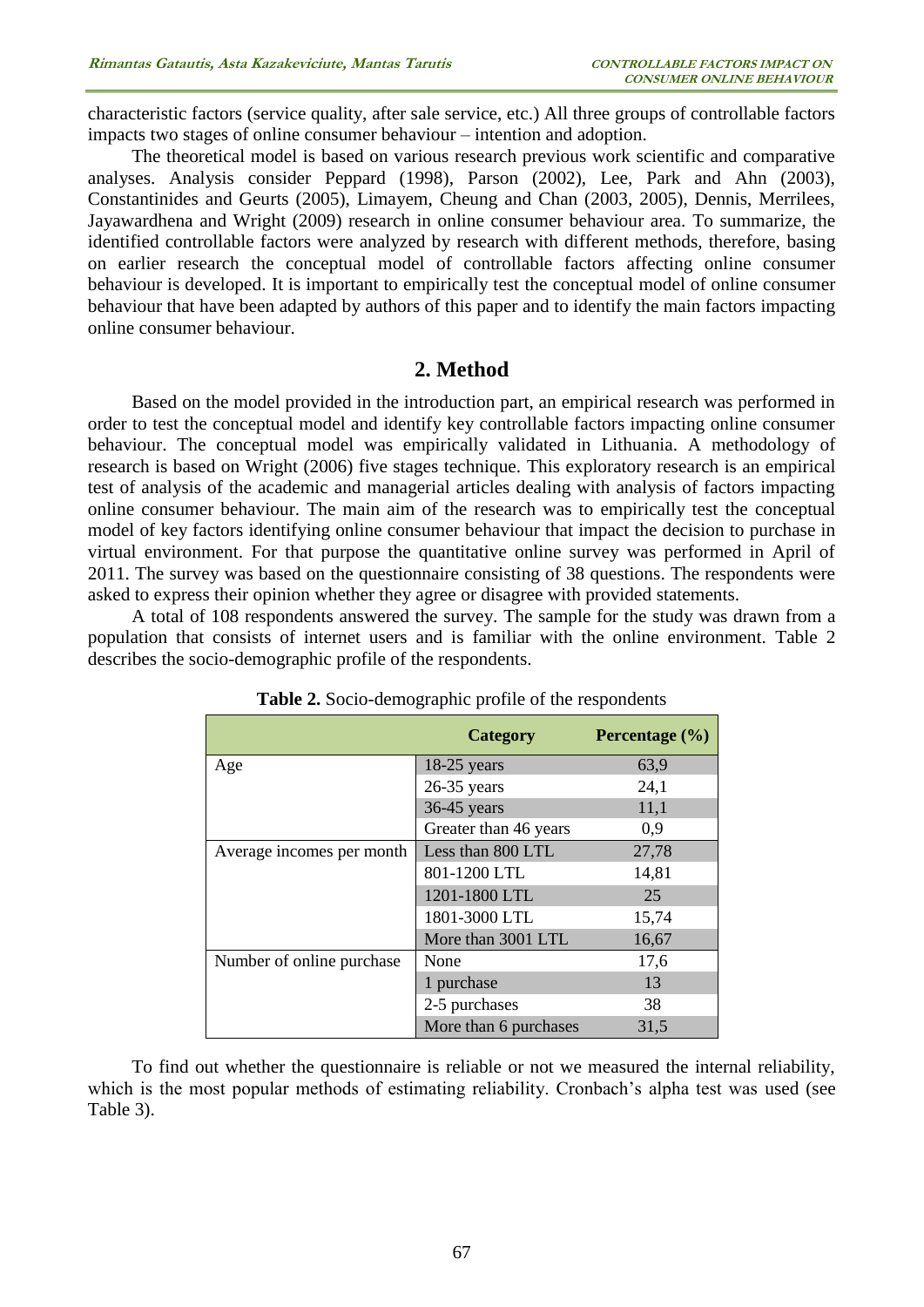| <b>Intention</b>                          | Cronbach's<br>Alpha | <b>Adoption</b>                    | Cronbach's<br>Alpha |
|-------------------------------------------|---------------------|------------------------------------|---------------------|
| Medium charcteristics                     | .880                | Medium charcteristics              | .911                |
| Process charcteristics                    | .795                | Process charcteristics             | .813                |
| Product/service<br><i>characteristics</i> | .555                | Product/service<br>characteristics | .649                |

**Table 3.** Cronbach's alpha test results

Pukėnas (2009) and Karim (2011) suggested that minimum alpha of 0,6 sufficed for research. As the Cronbach's alpha in this study were all higher than 0,6, the constructs were assessed as adequately reliable. The data of research was analyzed using MS Excel 2010 and Statistical Package for the Social Science (SPSS).

#### **3. Results**

*Results of factorial and correlation analysis.* First of all, in order to verify groups of factors impacting online consumer's behaviour, factorial analysis was performed. The result of analysis proved that all groups of factors and factors reflect the same phenomenon being measured. Therefore, further analysis of collected data was continued.

Table 4 presents the results of the correlation analysis which was used to describe the strength and significance of the linear relationship among groups of factors impacting online consumer's behaviour. The relations identified during the correlation analysis could not be interpreted as causality but as a measure of association or relation. To perform the correlation analysis Spearman's ordinal correlation coefficient is used, also criteria p (Approx. Sig) that identify if correlation is statistically significant (correlation significant if  $p < \alpha$ , not significant if  $p \geq \alpha$  (here  $\alpha$  – level of significance) (Pukėnas, 2005).

|                                              |                                    |                                | <b>Intention. Medium</b><br>characteristics | <b>Intention. Process</b><br>characteristics | <b>Adoption. Medium</b><br>characteristics | <b>Adoption. Process</b><br>characteristics | Adoption.<br>Product/service<br>characteristics |
|----------------------------------------------|------------------------------------|--------------------------------|---------------------------------------------|----------------------------------------------|--------------------------------------------|---------------------------------------------|-------------------------------------------------|
|                                              | Intention. Medium                  | Correlation Coefficient        |                                             | ,469                                         | .849                                       | ,361                                        | ,399                                            |
|                                              | characteristics                    | Sig. (2-tailed)                |                                             | .000                                         | ,000                                       | ,000                                        | ,000                                            |
|                                              | <b>Intention. Process</b>          | Correlation Coefficient        |                                             |                                              | ,464                                       | .846                                        | .516                                            |
| rho                                          | characteristics                    | Sig. (2-tailed)                |                                             |                                              | ,000                                       | ,000                                        | ,000                                            |
| s<br>$\overline{a}$<br>Ē<br>æ<br><b>Spec</b> | <b>Adoption. Medium</b>            | <b>Correlation Coefficient</b> |                                             |                                              |                                            | .488                                        | ,458                                            |
|                                              | characteristics                    | Sig. (2-tailed)                |                                             |                                              |                                            | ,000                                        | ,000                                            |
|                                              | <b>Adoption. Process</b>           | Correlation Coefficient        |                                             |                                              |                                            |                                             | ,617                                            |
|                                              | characteristics                    | Sig. (2-tailed)                |                                             |                                              |                                            |                                             | ,000                                            |
|                                              | Adoption.                          | Correlation Coefficient        |                                             |                                              |                                            |                                             |                                                 |
|                                              | Product/service<br>characteristics | Sig. (2-tailed)                |                                             |                                              |                                            |                                             |                                                 |
|                                              |                                    |                                |                                             |                                              |                                            |                                             |                                                 |

**Table 4.** Results of correlation analysis

\*\*- Correlation significant when p<0,01

The results of the correlation analysis reveal that all correlations are statistically significant  $(p=0,000)$ . The strongest relation was identified among medium characteristics in the intention and adoption stages – 0,849. It means that the medium characteristics factors are equaly related to both stages. Almost identical relations were identified among the process characteristics and both stages (0,846).

The weakest relation was identified among the medium characteristics in the intention's stage (0,364) and process and product/service characteristics in the adoption stage (0,399). Thus, the medium characteristics factors impacts intentions and the process and product/service characteristics factors impact adoption slightly.

*Identification of key controllable factors*. Based on the respondents' answers the impact of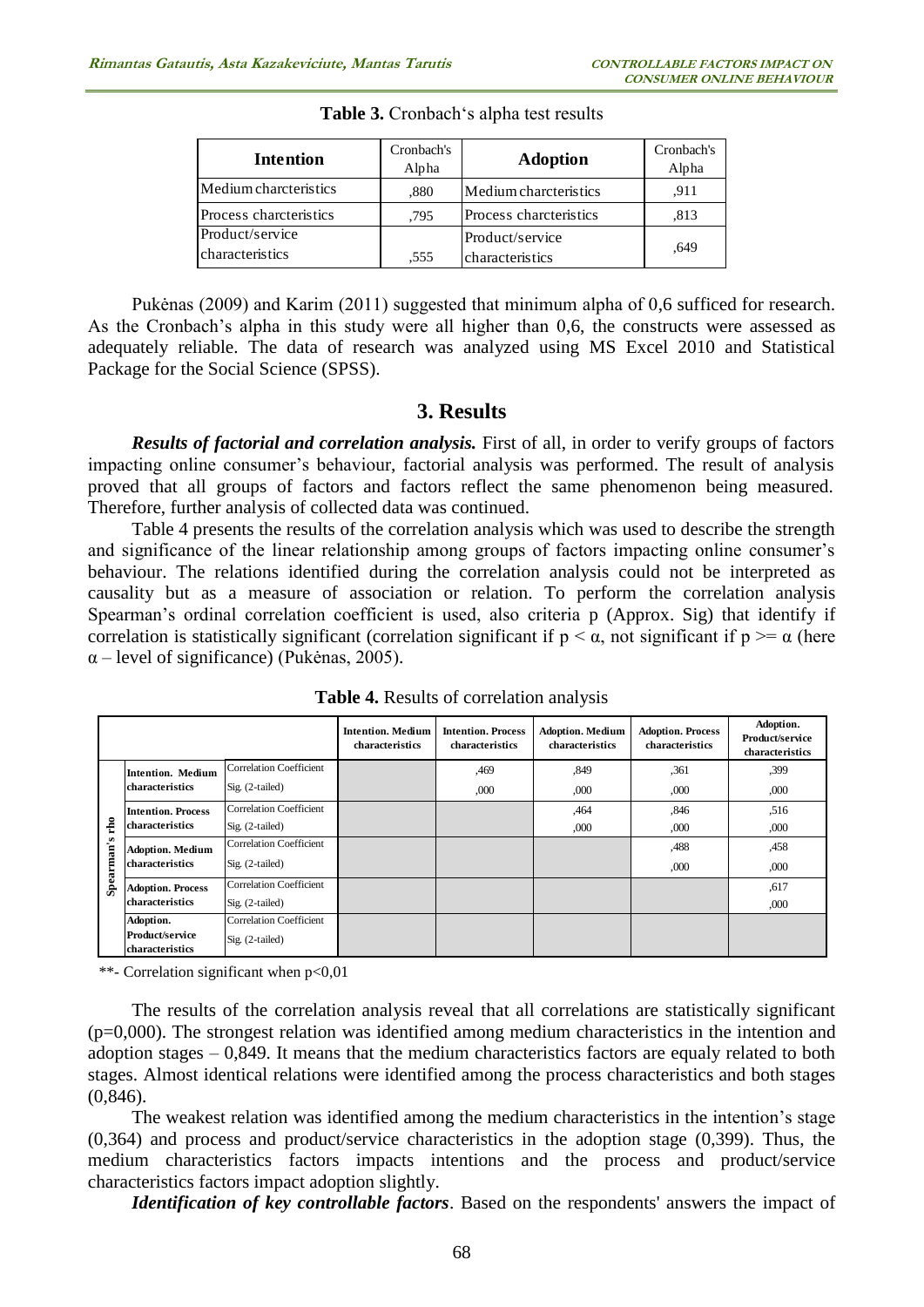factor groups on the intention to purchase and choice (adoption) is evaluated. In order to evaluate the impact, averages of factor groups were calculated – respondents were asked to express their opinion and to scale the influence from 1 to 5 (where 1 - very weak impact, 5 - very strong impact). Systemized results are presented in Figure 2.



**Figure 2**. Impact of factor groups on intention and adoption stages *Source:* authors

Analysis of the impact of factor groups to intention and adoption in virtual environment exposed that the process characteristics impact consumers' intentions (4,13) and decision to buy (adoption) (4,09) the most. Moreover, it is expedient to identify key factors (not only groups of factors) impacting decision to buy online the most, too. The key factors impacting consumers intentions to buy online are: reliability of website (4,29), security (4,32), service quality (4,36), privacy and security control (4,27) and delivery (4,29). The key factors impacting purchase (adoption) online are: reliability of website (4,3) and security (4,33), service quality (4,44), privacy and security control (4,31), delivery (4,29), price (4,43) and product knowledge (4,11).

#### **4. Discussion**

The purpose of this study was to investigate online consumer behaviour and to develop the conceptual framework of key controllable consumer behaviour factors; empirically identify main of them. The overall results indicate that sales in a virtual environment significantly differ from sales in traditional environment and it depends on various environmental factors impacting consumer behaviour (psychological, cultural, social, situational, personal or marketing). Most of the research considers controllable and uncontrollable factors. From the point of the company controllable factors attract most of the attention as these factors could be impacted.

The conceptual model of online consumer behavior provided in the article reflects three groups of controllable factors which potentially impacts two stages of online consumer behaviour – intention and adoption. The empirical research data demonstrate all controllable factors groups' affects online consumer behaviour, but the most significant impact is by process characteristics group factors. The assessment of individual factors, the most influencing factors of intention and adoption to buy in a virtual environment are website reliability and safety, seller's service quality, user data privacy and security controls, and delivery services. Behaviour is also affected by price and product knowledge. These factors should be carefully considered by online traders as they impact consumer decision to purchase online.

This research is limited in few aspects that should be considered in future research. The first limitation concerns the sample used in this paper. The current findings are based on a small sample of data and as in the most exploratory research, absolute conclusions cannot be made and results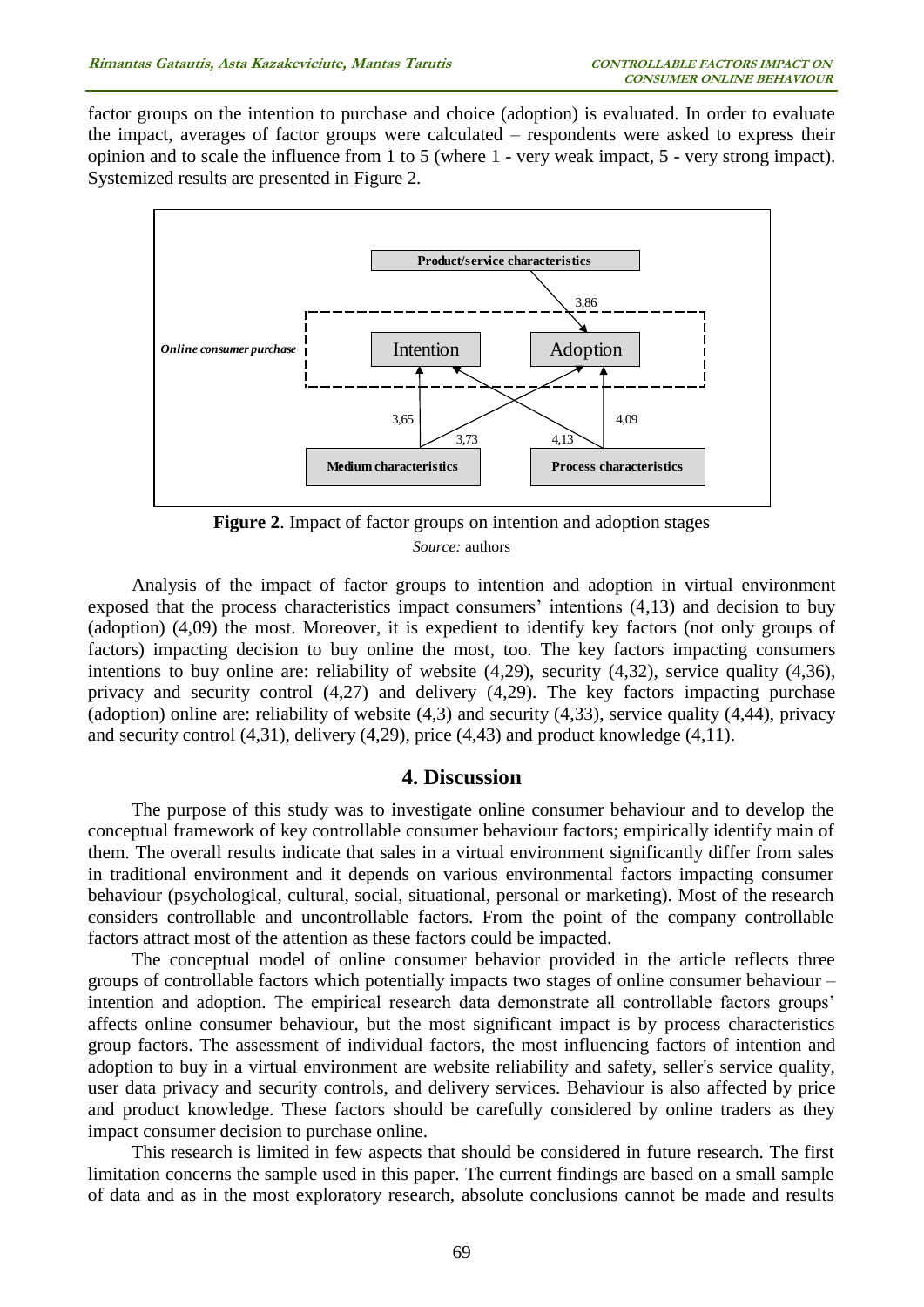should be interpreted with caution. It is important to point out that online buying behaviour was self-evaluated by respondents. Therefore, the results of this empirical study are reliable and statistically significant but not statistically objective. Further research should involve the continuance stage that refers to repeating purchase – factors impacting repetitive actions (repurchase) are considered as the base for loyalty creation.

#### **References**

- Athiyaman, A. (2002). Internet users' intention to purchase air travel online: an empirical investigation. *Marketing intelligence & planning*, *20*(4), 234-242. doi:10.1108/02634500210431630
- Berkowitz, N., Kerin, E. R. A. & Rudelius, W. (1992). *Marketing. Third edition*. Michigan: Irwin. ISBN 9780256091823
- Chen, L. D., Gillenson, M. L. & Sherrell, D. L. (2002). Enticing online consumers: an extended technology acceptance perspective. *Information & Management*, *39*(8), 705-719. doi:10.1016/S0378- 7206(01)00127-6
- Cheung, C. M., Chan, G. W. & Limayem, M. (2005). A critical review of online consumer behavior: Empirical research. *Journal of Electronic Commerce in Organizations (JECO)*, *3*(4), 1-19. doi: 10.4018/jeco.2005100101
- Constantinides, E. (2004). Influencing the online consumer's behavior: the Web experience. *Internet research*, *14*(2), 111-126. doi: 10.1108/10662240410530835
- Constantinides, E. & Geurts, P. (2005). The impact of web experience on virtual buying behaviour: an empirical study. *Journal of Customer Behaviour*, *4*(3), 307-335. doi:10.1362/147539205775181249
- Dennis, C., Merrilees, B., Jayawardhena, C. & Wright, L. T. (2009). E-consumer behaviour. *European Journal of Marketing*, *43*(9/10), 1121-1139. doi: 10.1108/03090560910976393
- Fauser, S. G., Wiedenhofer, J. & Lorenz, M. (2011). "Touchpoint social web": an explorative study about using the social web for influencing high involvement purchase decisions. *Problems and Perspectives in Management*, *9*(1), 39-45.
- Gaižutis, A. (2004). *Vartotojų elgsena*. Vilniaus universitetas: Vilniaus universiteto leidykla.
- Hasslinger, A., Hodzic, S. & Obazo, C. (2007). Consumer Behaviour in Online Shopping. *Kristianstaad University Department of Business Studies.*
- Kanuk, L. L. & Schiffman, L. G. (1997). *Consumer behavior*. London: Prentice Hall.
- Karim, A. J. (2011). Evaluating The Influence Of Reliability, Usability, Usefulness And Website Design On The Satisfaction Of Online Consumers. *Research Journal of Economics, Business and ICT*, *2*, 28-32. doi: 10.1016/j.elerap.2004.05.001
- Koo, D. M., Kim, J. J. & Lee, S. H. (2008). Personal values as underlying motives of shopping online. *Asia Pacific Journal of Marketing and Logistics*, 20(2), 156-173. doi: 10.1108/13555850810864533
- Kotler, P., Armstrong, G., Sounders, J. & Wong, V. (2003). *Rinkodaros principai.* Kaunas. ISBN 9789986850502.
- Kotler, Ph. & Keller, K. L. (2007). *Marketingo valdymo pagrindai*. Logitema, p. 121-127. ISBN 9789955985266.
- Kwong, T., Cheung, C., Zhu, L., Limayem, M. & Viehland, D. (2002). Online consumer behavior: an overview and analysis of the literature. In *Proceedings of the Pacific Asia Conference of Information Systems, Tokyo, Japan*.
- Lee, D., Park, J. & Ahn, J. (2001, December). On the Explanation of Factors Affecting E-Commerce Adoption. In *Proceedings of the 22nd International Conference on Information Systems.* (*ICIS), Louisiana* (pp. 109-120).
- Li, N. & Zhang, P. (2002, August). Consumer online shopping attitudes and behavior: An assessment of research. In *Eighth Americas Conference on Information Systems* (pp. 508-517).
- Limayem, M., Cheung, C. & Chang, G. (2003). A Meta–Analysis of Online Consumer Behavior. Empirical Research. In *Proceedings of the 8th Aim Conference, Grenoble, France. Information System Department, City University of HongKong.*